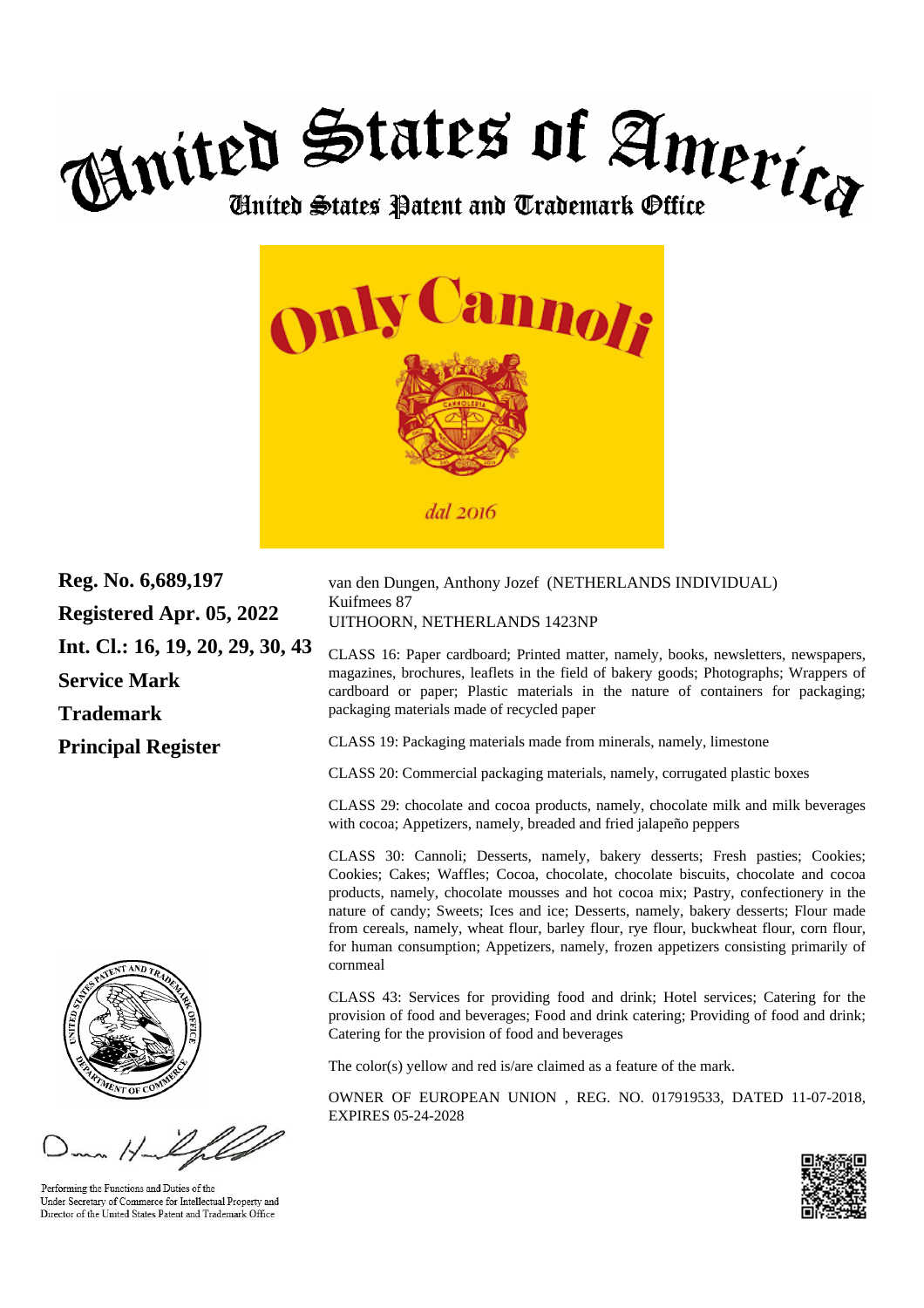The mark consists of the wording "ONLY CANNOLI" in red above a red and yellow stylized crest or seal which contains the words "ONLY", "CANNOLI", "CANNOLERIA", "DAL" and "2016" each in red, on yellow ribbons outlined in red. Below this is the wording "DAL 2016" in red. All appear on a yellow background.

No claim is made to the exclusive right to use the following apart from the mark as shown: "CANNOLI CANNOLERIA" AND "DAL 2016"

SER. NO. 90-366,632, FILED 12-08-2020